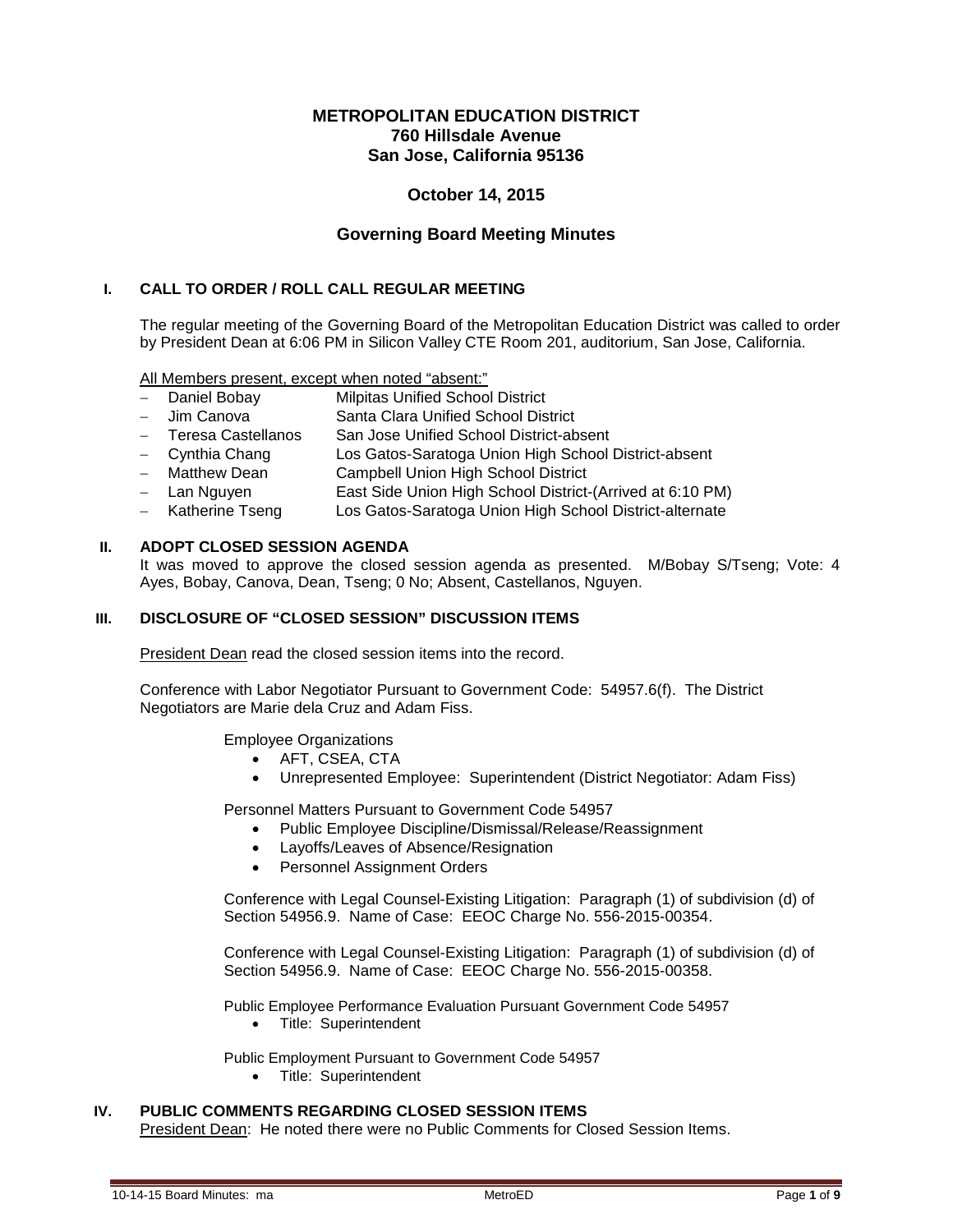# **V. ADJOURN TO CLOSED SESSION**

The Governing Board of the Metropolitan Education District adjourned to closed session at 6:09 p.m. Closed session was held in SVCTE Room 819.

# **VI. CALL TO ORDER/REGULAR MEETING**

The regular meeting of the Governing Board of the Metropolitan Education District was called to order by President Dean at 7:34 p.m., in SVCTE's Auditorium, Room 201, San Jose, California.

## **VII. REPORT OF CLOSED SESSION ACTIONS**

President Dean reported that the Governing Board took action in Closed Session. The Board approved a resignation agreement release between MetroED and classified management employee. The employee will be on paid leave in exchange for resignation at the end of November. President Dean called for a roll call due to action being taken in closed session.

All Members present, except when noted "absent:"

- Daniel Bobay Milpitas Unified School District
- − Jim Canova Santa Clara Unified School District
- − Teresa Castellanos San Jose Unified School District-absent
- − Cynthia Chang Los Gatos-Saratoga Union High School District-absent
- − Matthew Dean Campbell Union High School District
- − Lan Nguyen East Side Union High School District
- − Katherine Tseng Los Gatos-Saratoga Union High School District-alternate

## **VIII. PLEDGE OF ALLEGIANCE**

Board President asked SVCTE students AJ Jaffari and Jennifer Ramos to lead the Pledge of Allegiance.

# **IX. ADOPT AGENDA**

**MOTION:** It was moved to approve the agenda as presented. M/Bobay S/Tseng; Vote: 5 Ayes, Bobay, Canova, Dean, Nguyen, Tseng; 0 No; Absent, Castellanos.

#### **X. RECOGNITIONS**

President Dean: He noted there were no Recognitions for this meeting.

#### **XI. PUBLIC COMMENTS**

President Dean: He noted there were no Public Comments for items not on the agenda.

#### **XII. STUDENT REPORTS**

A. Silicon Valley Adult Education (SVAE) student

• Principal Gloria Curd introduced Maria Perez, a SVAE Medical Assisting student in Nazila Safari's class. Maria began the Medical Assisting program in April 2014 and will graduate in November 2015. She said that prior to attending SVAE, she worked for 15 years in a dental office. Maria said that SVAE's Medical Assisting program is challenging but life changing and she would recommend the program to anyone who doesn't know what path to take. At first the program was very overwhelming. She said you have modules, stacks of books, draw blood, give shots, take blood pressure, and do all the things that a Medical Assistant would do. She said she has seen a lot of her classmates who have graduated get jobs in hospitals, medical offices, and some moved onto nursing. She said that her instructor brings out the potential in her students and that the community needs more programs like these. She said she took Medical Assisting two times. The first time she failed the modules but her teacher gave her a second chance because she saw potential in her. Dr. Safari told her she knew she could do it and gave her a second chance and Maria said it was hard work but it was worth it. She is currently working as a Medical Assistant, and will be doing her internship there. Member Bobay congratulated Maria on her hard work and determination.

President Dean asked Maria what was the toughest part about going back to school and Maria replied that is was making time for three to four hours of homework a day. She said that Dr. Safari provided her with studying tips to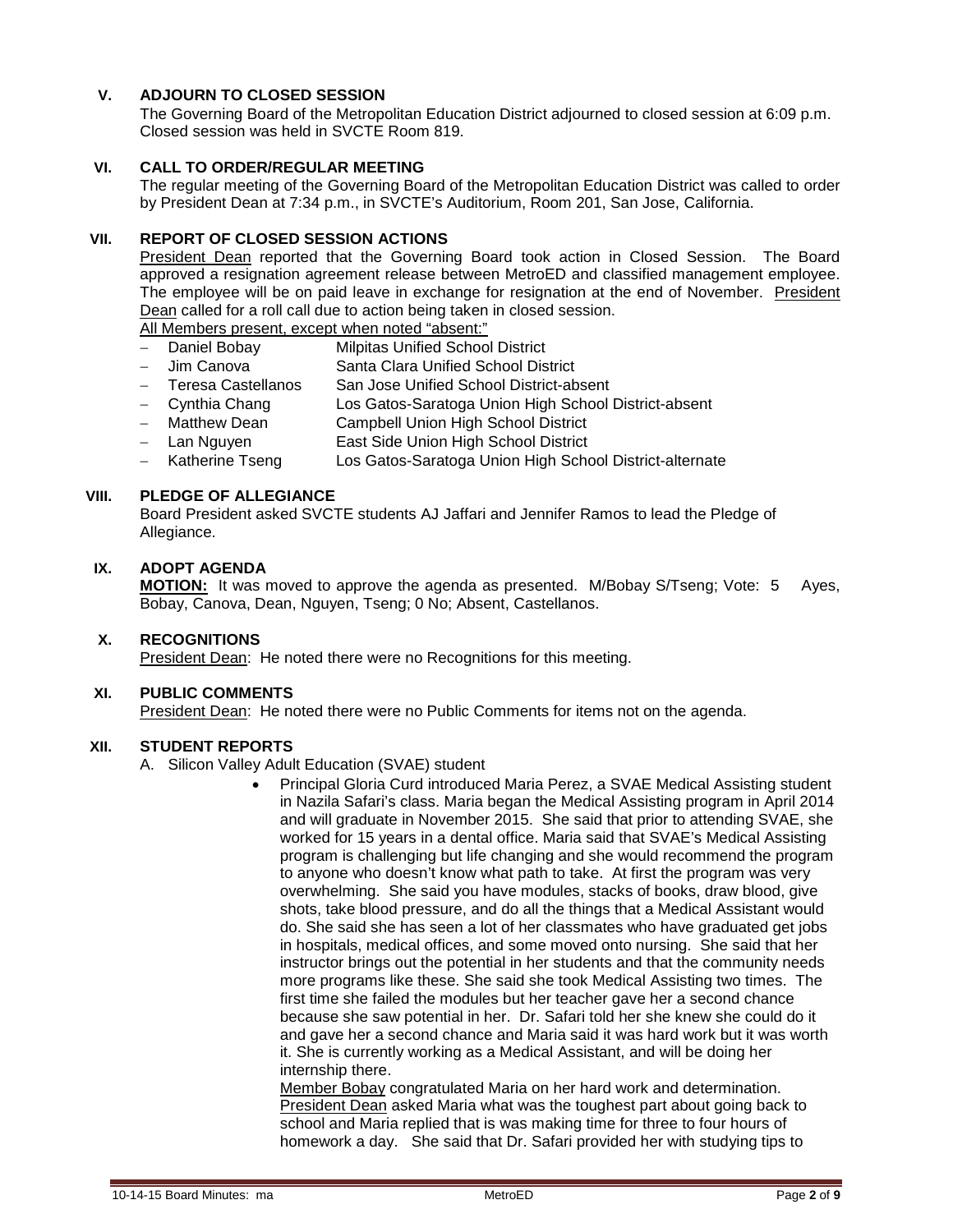maximize her time which have helped make her more successful in retaining what she studied.

President Dean said that is a skill she will use for her entire life and congratulated her on her success.

- B. Silicon Valley Career Technical Education (SVCTE) student
	- SVCTE Principal, Sharon Brown introduced Administrative Assistant program Alumni, and current MetroED HR Systems Specialist, Farah Ubaidulah. Farah said that prior to attending CCOC, life was very hard. Both her and her husband worked 70 hours a week at two different jobs to make ends meet. Food was scarce and they lived in a tiny room. During that time, she had a daughter and decided to attend CCOC's Administrative Assistant Program. She said the class provided her with lifelong skills and changed her life. She said her instructor, Mrs. Rodriguez, encouraged her to apply for her first job at MetroED in CCOC's Career Center where she used skills she had learned in the Administrative Assistant Program. After four years, she moved to MetroED's District Office as a Credential Analyst and currently works in MetroED's HR department as a Systems Analyst. She is a lifelong learner. She now has three kids and is going to college full-time while working full-time. She said she loves her job and she said in her nine years at MetroED, she has witnessed the changes in many people's lives. She thanked Alice Rodriguez and everyone for working behind the scenes to make a difference.

Member Canova thanked Farah for sharing her story and said that she is an example of the success of the programs. He commented that the passion she has can be seen in her eyes.

Farah replied that a CTE education helped her get a job that could help her support her family and changed her life forever. She said she will get her degree and it all started at CCOC which proved to be a stepping stone and changed her life forever.

Member Bobay thanked both Farah and Maria for sharing their stories and said that they both are examples of why they are so passionate about why they want to be Board Members at MetroED and why they want to continue to support MetroED's programs.

Member Tseng congratulated both students on their success and also thanked the teachers for changing lives and making a difference in students' lives. President Dean said it is hard to go back to school and takes determination and perseverance. He recognized both students for their efforts.

# **XI. SILICON VALLEY CTE FEATURED PROGRAM** 15-Minute Limitation)

A. Office Careers-Public Services (Alice Rodriguez)

SVCTE Principal Sharon Brown introduced Office Careers-Public services instructor, Alice Rodriguez and students AJ Jaffari and Jennifer Ramos. Principal Brown said that each month, SVCTE will feature an alumni student from the CTE Featured Program and then a presentation from current students. AJ, a junior at Leigh High School and Jennifer, a junior at Prospect High school, gave a PowerPoint presentation that provided an overview of the coursework and what they have learned so far this year in their class. AJ said the reason he took the class was to make some new friends, learn new skills, and have a good experience. Jennifer said she took the class because of the many job offers available upon completing the class. They said that they do integrate computer projects that cover Word, Excel, PowerPoint, and Outlook as well as office procedures. They gave examples of how they learned to code and file, discussed how they learn legal components of the class such as the various types of courts, court cases, appellate procedures, and displayed a community mapping project that they had worked on. The class is also an a-g class-a "b" in English. To incorporate those requirements they read a book called *Tortilla Curtain* on extreme poverty which led to the community mapping project. They also spoke about the types of reports they do in the class including a 5 to 7 page MLA report on poverty, internships available to them, the jobs available to them upon completing the class, industry certifications, articulations with colleges, They discussed future projects including what to where to work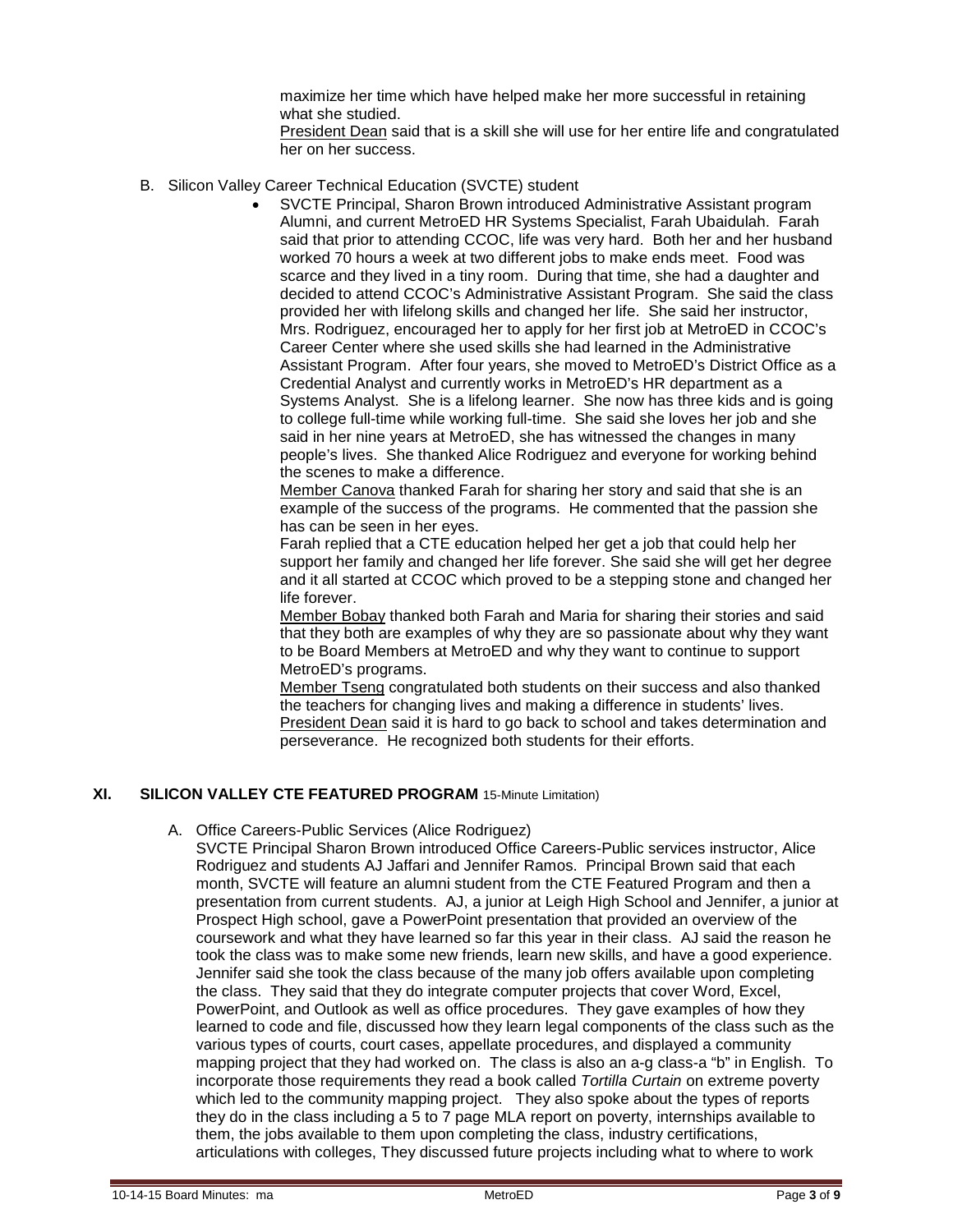PowerPoint and work on their resumes, learn telephone technology, analyze court cases. We will also have work on additional book reports and community service projects. Future field trips include visiting a superior court, the 911 communications center, GoPro, and Twitter. Jennifer said that she has taught a lot so far in the class about computer and office skills that she will use throughout her life. AJ said that he really enjoys the class and is having a lot of fun and has learned a lot of skills that he will use throughout life. He stated that he has learned a lot, especially from the community mapping project.

Vice President Nguyen said that he is impressed that AJ, as a junior, already knows what pathway he wants to follow in life. He requested more information on the community mapping project and what goals and objectives Ms. Rodriguez wanted her students to achieve from the project.

Ms. Rodriguez said the class is UCCI approved. She responded that the project was designed to get students more involved in social services and how they can make changes in society today. This portion was a key assignment where they looked at the area where they lived.

AJ said the project widened his eyes to his community (Campbell) and what is available to the homeless.

Ms. Rodriguez said students can use the information from the project and help others with it by directing those in need to the resources they found. She was impressed with the information they found during their research.

Member Canova complimented the students on their presentation and commented that the class has a great set of business partners.

President Dean thanked the students for an excellent presentation. He said he really liked the Community Mapping Project assignment because it was open ended and matched well with what happens at colleges and in real life.

# **XII. EXECUTIVE REPORT / ADMINISTRATIVE REPORTS**

#### **1. SVAE Principal Gloria Curd**

She reported the following:

- The Governor signed legislation that stops making the CAHSEE a graduation requirement through 2017. Diplomas can be issued to those, all the way back to 2003, if that was the only thing holding them back from receiving a diploma. Per state legislation, diplomas can't be issued until January 1, 2016. At this time, SVAE doesn't know how many students it will effect. There are a lot of things that SVAE has to do before they start issuing diplomas and transcripts.
- SVAE has started its WASC process. The visit is scheduled for April 25-27, 2016. SVAE instructor, Peter McDonald, is the WASC coordinator and Gloria praised his work. SVAE has four teams based on the criteria and standards.
- For the AB 104 Consortium, they must report out by October 31 how they will use the \$4.6 million of consortium money. The Consortium's website is up and at the public meeting on October 26, they will vote on the plan on how the money will be used. The location of the meeting has not been finalized. The consortium is working with Bob Harper of CACE and he is the lead on the immigration pathway, which has been adopted by the Consortium.

President Dean commented that he is very happy about the news regarding the CAHSEE and that the consortium is working with Dr. Harper.

### **2. SVCTE Principal Sharon Brown**

She reported the following:

- SVCTE is going school wide with SkillsUSA and the club recently held their first meeting. Over 300 students participated and elected 10 officers who will travel to Petaluma on Saturday for Leadership Training and SkillsUSA Advisors training. Gina Fleming will serve as the SVCTE Student Council/SkillsUSA Advisor this year. Both Gina and Kurt Cheetsos will travel with the students to Petaluma.
- The Medical Science/Health Careers class held a two-day blood drive in which over 300 students participated. The Blood Centers of the Pacific said they will use the setup intake process that Instructor Collette Betters had for the drive as a model for future drives.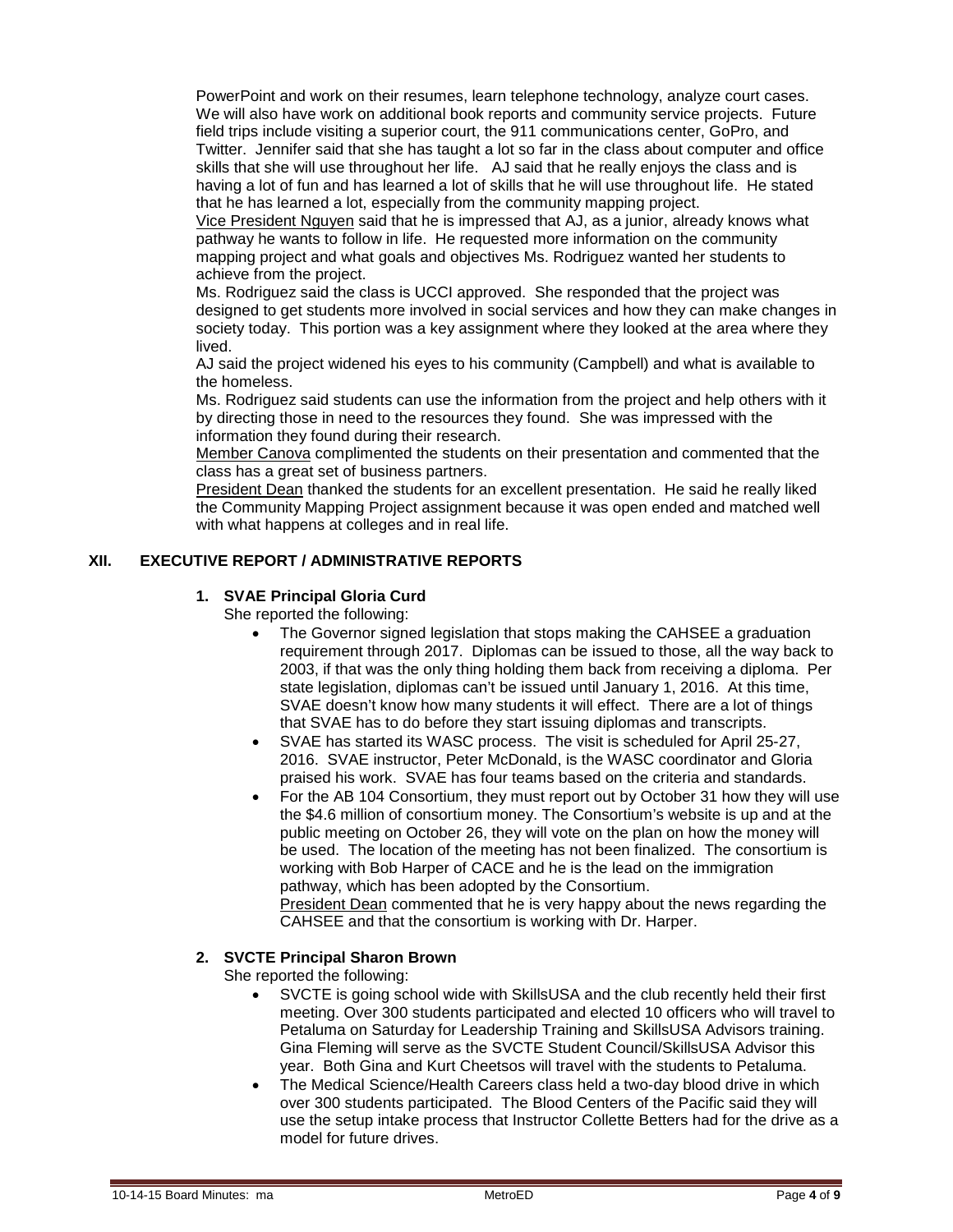- SVCTE held College/Career day in the hub on October 9. Over 60% of students and teachers participated in researching colleges and careers in the hub.
- This week, over 200 students participated in ASVAB testing, which helps with career choices.
- The Navy band, the Destroyers performed two shows today. Other military branches had information booths on the careers they offered.
- Other events included a Pipefitters' field trip, Chicken Day, and Hug-a-Horse day will be held this Friday. Member Bobay requested additional information on Chicken Day. Principal Brown stated that Veterinary Assisting instructor works with her EAB members to bring in a wide variety of chickens for students to work with. It is a day for students to get hands-on experience with farm animals.

# **3. CBO Marie dela Cruz**

She reported the following:

- She said that at each Board Member's spot at the Dias is a copy of a letter from SCCOE stating that the budget was approved. It did have a word of caution on collective bargaining and for us to keep in mind that the increases to STRS/PERS in the next 5 years will go 10/11% to 20/21% in 2021.
- She said that the Auditor's visit went well and they had no findings. The auditors confirmed and verified that the previous findings from last year had been corrected. The draft audit report will be reviewed by our Audit Committee in December or November if completed by then, before our Board meeting.
- Marie and Superintendent Lynch met this week with the JPA superintendent's and made significant progress with the Master Business Agreement. The revisions will be presented at the next Board meeting. It's a renewal with some revisions that she thinks the Board will be happy with.
- The CTE Incentive Grant was part of the discussion with the superintendents. They reviewed a draft MOU shared with MetroED by the CDE. Part one of the grant requires partner districts to commit ADA allocations and also what we can afford as matching funds. The details of the grant have not been released by California Department of Education and the superintendents need more specifics. The turnaround time to submit the grant is proposed to be less than a month and that is why MetroED shared what details they have so far with the districts so that they can be prepared and have a MOU signed and prepared by our member districts. One of our concerns is the level of funding and the match. We don't want to overcommit. Future funding of years 4-6 is fully funded by us and our member districts.
- The JPA amendment that went to MetroED's Board last month is going to the JPA members Boards this month. Once all member districts approve the MOU, the next step is to start charging fees to our non-member charter schools and private schools. The goal is to start charging next semester before enrollment begins.
	- The new Fiscal Services Manager and Senior Accountant will be starting in the next week, pending Board approval. President Dean asked if there was anything the Board members could do to guide the superintendents with committing to funding for the CTE Incentive Grant. He said one of the frustrations is that we don't have all the details of the grant. He said that the Superintendents are a critical component but they do not set the vision and the strategy and direction of the district. That is done by the Boards that the Board Members belong to. He said if they have to do that more affirmatively, to let them know.

CBO dela Cruz responded they were all very supportive but cautious.

# **4. MetroED Superintendent Alyssa Lynch**

She reported the following:

- Acknowledged that this week is the week of school administrators and thanked her team of administrators for all that the do.
- She said that in the last three weeks, she has been to the Los Gatos-Saratoga UHSD Board meeting, and the Milpitas Board meeting and presented a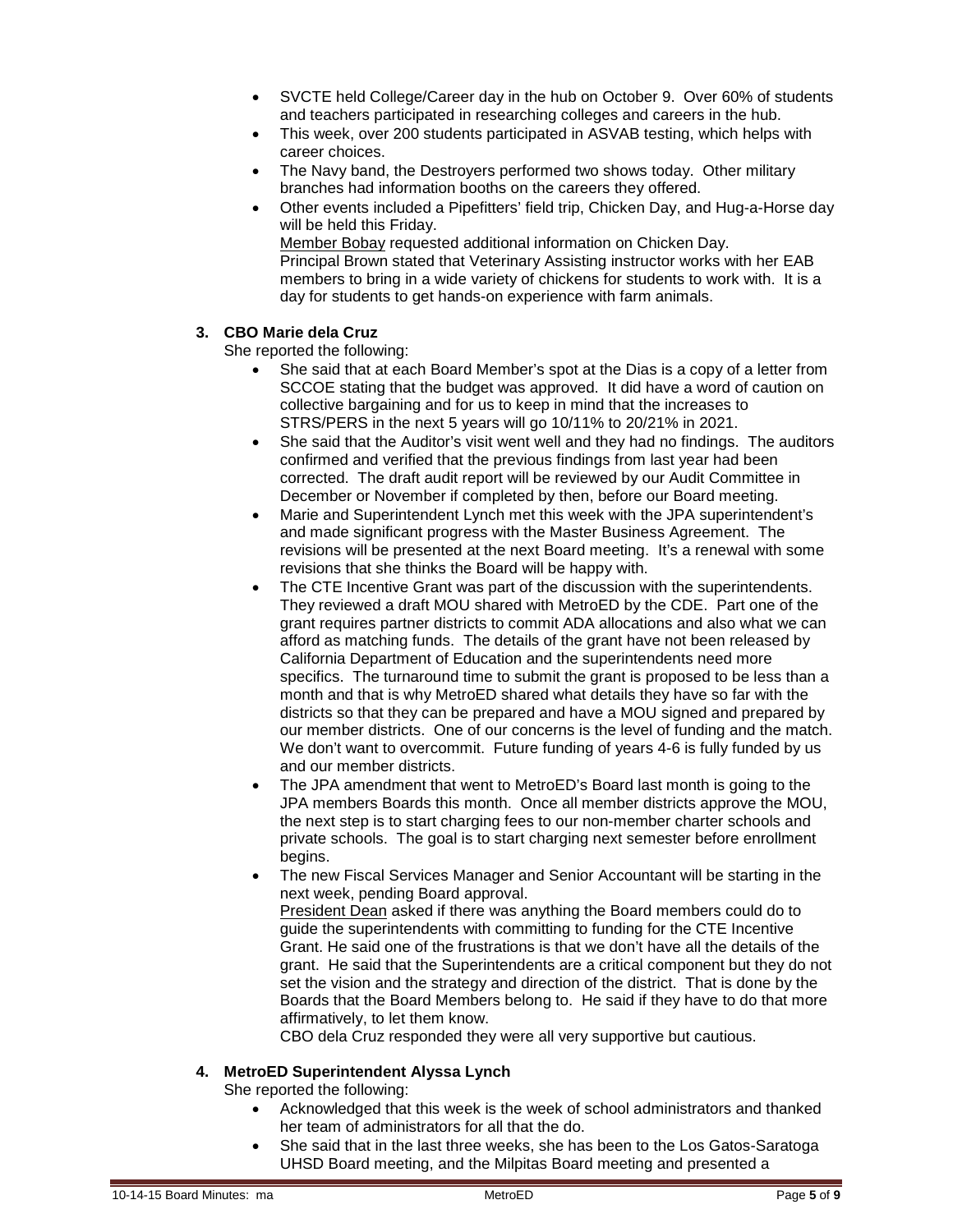PowerPoint on SVCTE. She said that in addition to making a presentation at each district's Board meeting, she will have a one-on-one meeting with each superintendent of the six districts. She holds 12 meetings at the beginning of the year and 12 at the end of the school year.

- She is working on dual enrollment with Foothill College. Dual enrollment is another bill that the Governor signed. She will discuss more under her Legislative Update section.
- She said the SCCOE Teacher of the Year ceremony, where SVCTE teacher Sheila Sanford was honored, was very nice
- She said that MetroED will have an article in the Silicon Valley Business Journal for their Education Month issue in November. She will be profiled and they only profile 52 people a year.

## **XIII. SPECIAL ORDER OF BUSINESS**

President Dean reported that there were no items to report under Special Order of Business.

## **XIV. CONSENT/ACTION CALENDAR (ACTION)**

MOTION:It was moved to approve consent items #1 through #14, hold item #11 for discussion. M/Nguyen, S/ Tseng; Vote: 5 Ayes, Bobay, Canova, Dean, Nguyen, Tseng; 0 No; Absent, Castellanos.

\*1. Approve Minutes from the Regular Board Meeting of June 10 and September 9, 2015; and Work Study Session & Regular Board Meeting of June 24, 2015.

#### **BUSINESS AND FINANCIAL FUNCTIONS**

- \*2. Approve September Warrants Approval List (Marie dela Cruz)
- \*3. Approve Donations Offered to District (Marie dela Cruz)
- \*4. Approve Surplus Items (Marie dela Cruz)
- \*5. Approve Change Order #003, SVCTE Buildings #200 & 600 Restrooms Renovations Project (Southland Construction, Inc-\$4,781.66) (Scott Hall)
- \*6. Approve Proposal to Contract with CPRS Assets for a Fixed Asset Inventory, \$9,100 (Marie dela Cruz)
- \*7. Approve Proposal to Contract with Fiscal Crisis and Management Assistance Team (FCMAT) for a Technology Study, \$17,500 (Marie dela Cruz)

#### **PERSONNEL FUNCTIONS**

\*8. Approve Personnel Assignment Orders #2016-04 (Marie dela Cruz)

AFT co-President Kathy Jasper requested that President Dean read the list of names into the record. President Dean said that MetroED is the only location where he is asked to read the names in. He said that the titles are listed so he no longer needs to read the list but he will because Ms. Jasper asked. He also suggested that Ms. Jasper could come up and take a picture of the list of names to save time. Superintendent Lynch stated that the list will be sent out to all employees on Thursday.

|                                | <b>Administrative Positions</b>                      |                                   |                                     |  |
|--------------------------------|------------------------------------------------------|-----------------------------------|-------------------------------------|--|
| New Hire<br>Name<br>Ariel Owen | <b>Position</b><br><b>Fiscal Services</b><br>Manager | <b>Effective Date</b><br>10/15/15 | <b>Position Control #</b><br>142002 |  |
|                                | <b>Classified Positions</b>                          |                                   |                                     |  |
| <b>New Hire</b><br>Name        | <b>Position</b>                                      | <b>Effective Date</b>             | <b>Position Control #</b>           |  |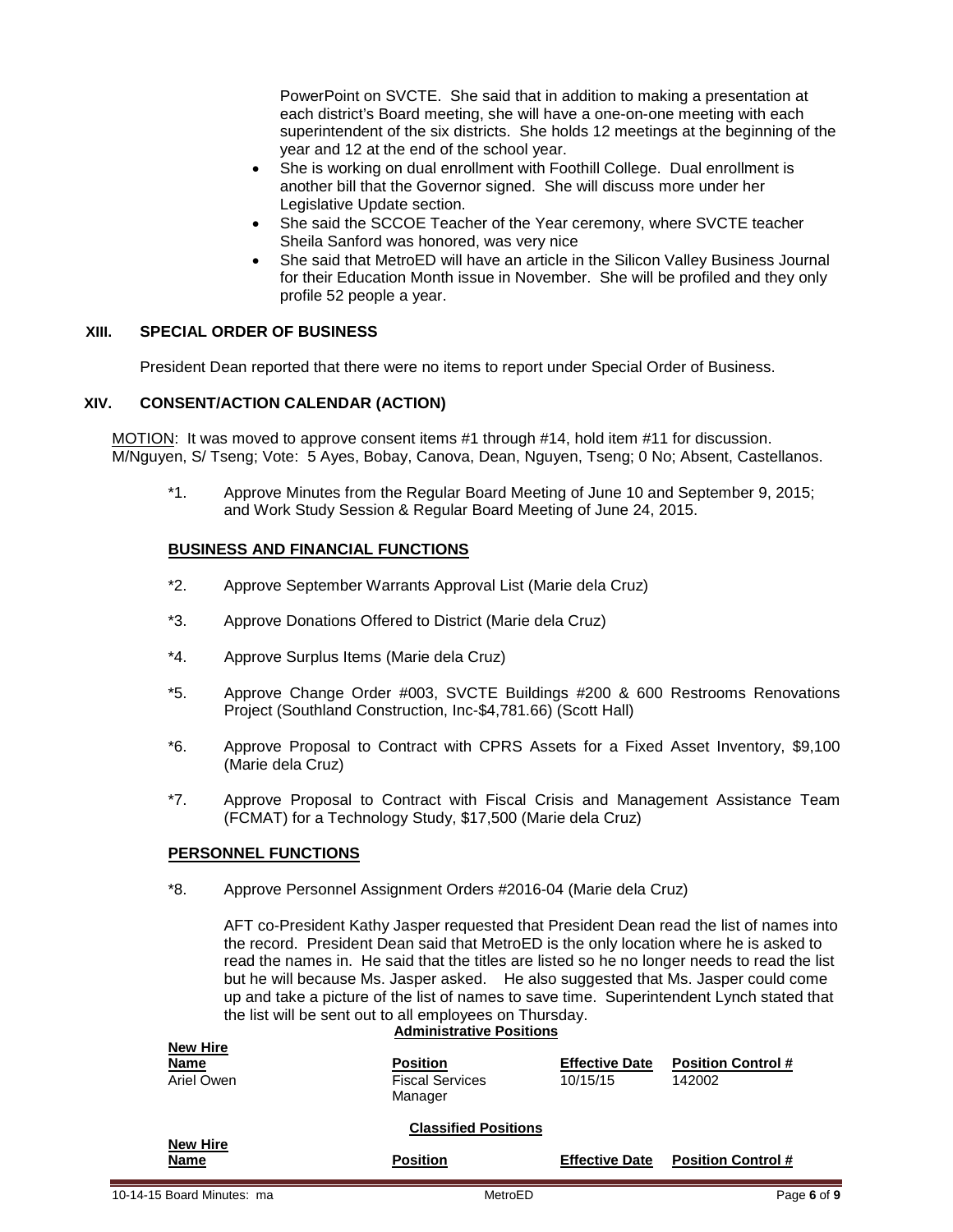| Shanny Yam                                                        | Senior Accountant                                                     | 10/19/15                                         | 142245                                  |  |  |  |  |
|-------------------------------------------------------------------|-----------------------------------------------------------------------|--------------------------------------------------|-----------------------------------------|--|--|--|--|
| Leave<br><b>Name</b><br><b>Sheena Fuentes</b>                     | <b>Position</b><br>Accountant                                         | <b>Effective Date</b><br>9/21/15-12/31/15 142203 | <b>Position Control #</b>               |  |  |  |  |
| <b>Resignation</b><br><b>Name</b><br><b>Robert Ruiz</b>           | <b>Position</b><br>Assessment Tech                                    | <b>Effective Date</b><br>10/15/15                | <b>Position Control #</b><br>142207     |  |  |  |  |
| Out-of-Class<br><b>Name</b><br>Sarah Martin                       | <b>Position</b><br><b>Account Tech II</b>                             | <b>Effective Date</b><br>9/21/15-12/31/15 142201 | <b>Position Control #</b>               |  |  |  |  |
| <b>Reassignments</b><br><b>Name</b><br>Helen Tran<br>From:        | <b>Position</b><br>Site Registrar,<br>Human Resources                 | <b>Effective Date</b><br>12/1/15                 | <b>Position Control #</b><br>142240     |  |  |  |  |
|                                                                   | FTE 0.50<br>Credential Analyst,<br><b>Human Resources</b><br>FTE 0.50 | 12/1/15                                          | 142226                                  |  |  |  |  |
| TO:                                                               | Site Registrar,<br><b>SVCTE</b><br>FTE 1.0                            | 12/1/15                                          | 142238                                  |  |  |  |  |
| Alexis Agustin<br>From:                                           | Site Registrar<br>SVCTE, Evening<br><b>FTE 1.0</b>                    | 12/1/15                                          | 142242                                  |  |  |  |  |
| To:                                                               | Site Registrar,<br><b>SVAE</b><br><b>FTE 1.0</b>                      | 12/1/15                                          | 142243                                  |  |  |  |  |
| Lay-off<br>Name<br>Angela Perez                                   | <b>Position</b><br>Site Registrar, SVAE                               | <b>Effective Date</b><br>12/1/15                 | <b>Position Control #</b><br>142238     |  |  |  |  |
| <b>Contract Employees</b><br>Name<br>Alex Nguyen<br>Scott William | <b>Position</b><br>School Resource Officer<br>School Resource Officer | <b>Effective Date</b><br>8/31/15<br>8/31/15      | <b>Position Control #</b><br>N/A<br>N/A |  |  |  |  |
| <b>SVCTE Teacher Stipends for the 2015-16 School Year</b>         |                                                                       |                                                  |                                         |  |  |  |  |
| <b>Name</b><br><b>Kurt Cheetsos</b>                               | <b>Class</b><br>Club Advisor for Skills USA                           | Rate<br>\$1,500.00                               |                                         |  |  |  |  |

- \*9. Approve Certificated Personnel for the 2015-16 School Year (Marie dela Cruz)
- \*10. Approve Revised Job Descriptions; Director of Human Resources, Custodian/Delivery Driver/Receiving Clerk (Marie dela Cruz)

# **INSTRUCTIONAL AND STUDENT FUNCTIONS**

\*11. Approve Agreement with San Diego County Office of Education (Marie dela Cruz)

Vice President Nguyen requested more information on why the agreement is for five years but no money or budget is involved.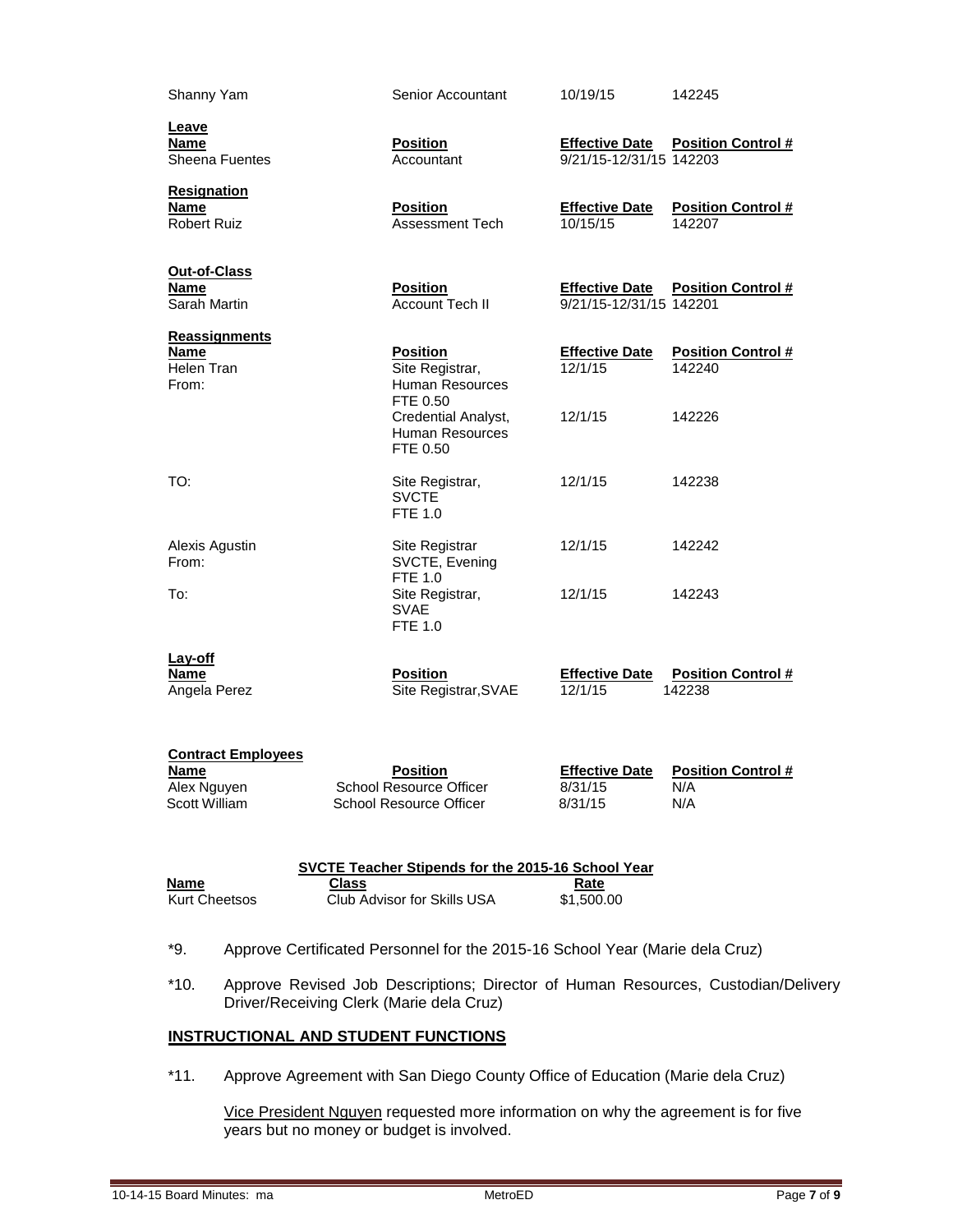Superintendent Lynch replied that the agreement is so when a new employee is hired, they have an opportunity to apply for their preliminary credential. She said San Diego COE requested the MOU stating that we agree to send candidates to them. When they clear the credential, they take a series of six classes, and the fees are paid directly to San Diego County Office of Education. MetroED is also working with Ventura COE and Sonoma COE but those two agencies do not require a MOU.

**MOTION**: It was moved to approve the agreement with San Diego County Office of Education. M/Nguyen S/Tseng; Vote: 5 Ayes, Bobay, Canova, Dean, Nguyen, Tseng; Absent, Castellanos

- \*12. Approve Williams Uniform Complaint Procedures Report (Jodi Edwards-Wright)
- \*13. Approve MOU for Silicon Valley Engineering Tech Pathways (SVETP) Grant (Jodi Edwards-Wright)
- \*14. Approve Independent Contractor Agreement with Susan Hamilton, \$18,000 (Sharon Brown)

## **XVI. INFORMATION ITEMS/DISCUSSION ITEMS**

15. Legislative Update (Alyssa Lynch)

Superintendent Lynch said that AB288 was signed by the Governor on October 8, 2015. It's an act to serve underserved students. It allows schools to start a middle college, an early college, or a gateway to college. She said this means that high schools can offer college classes on their campus, called dual enrollment. She said that is what SVCTE is doing with the new SVCTE Pharmacy Technology class. She will be bringing wrap around services to the class which means a counselor will be on site to discuss with students how to apply their units and credits earned at SVCTE toward Foothill College. She said it is a new process and will need to be approved by MetroED's Board and at the Community College level. She will bring it back to a future Board meeting. She said they will pilot dual enrollment with this one class and go from there.

## **XVII. ACTION ITEMS AND REPORTS**

#### **BOARD AND ADMINISTRATIVE FUNCTIONS**

16. Board Policies-Second Reading (Alyssa Lynch)

President Dean said that on BP1112a, the word "student" is missing in the last sentence. He also said in regards to on page 2 of 3 of the guide sheet, it refers to a policy on interns; just be careful to unpaid interns if MetroED uses them. BP 1112b on the media communication plan, none of this should prevent a Board member from speaking to the media if they feel it is necessary, as an elected official.

**MOTION**: It was moved to approve the agreement with Board Policies-Second Reading. M/Nguyen S/Bobay; Vote: 5 Ayes, Bobay, Canova, Dean, Nguyen, Tseng; Absent, **Castellanos** 

#### **BUSINESS AND FINANCIAL FUNCTIONS** None

**PERSONNEL FUNCTIONS** None

# **INSTRUCTIONAL AND STUDENT FUNCTIONS**